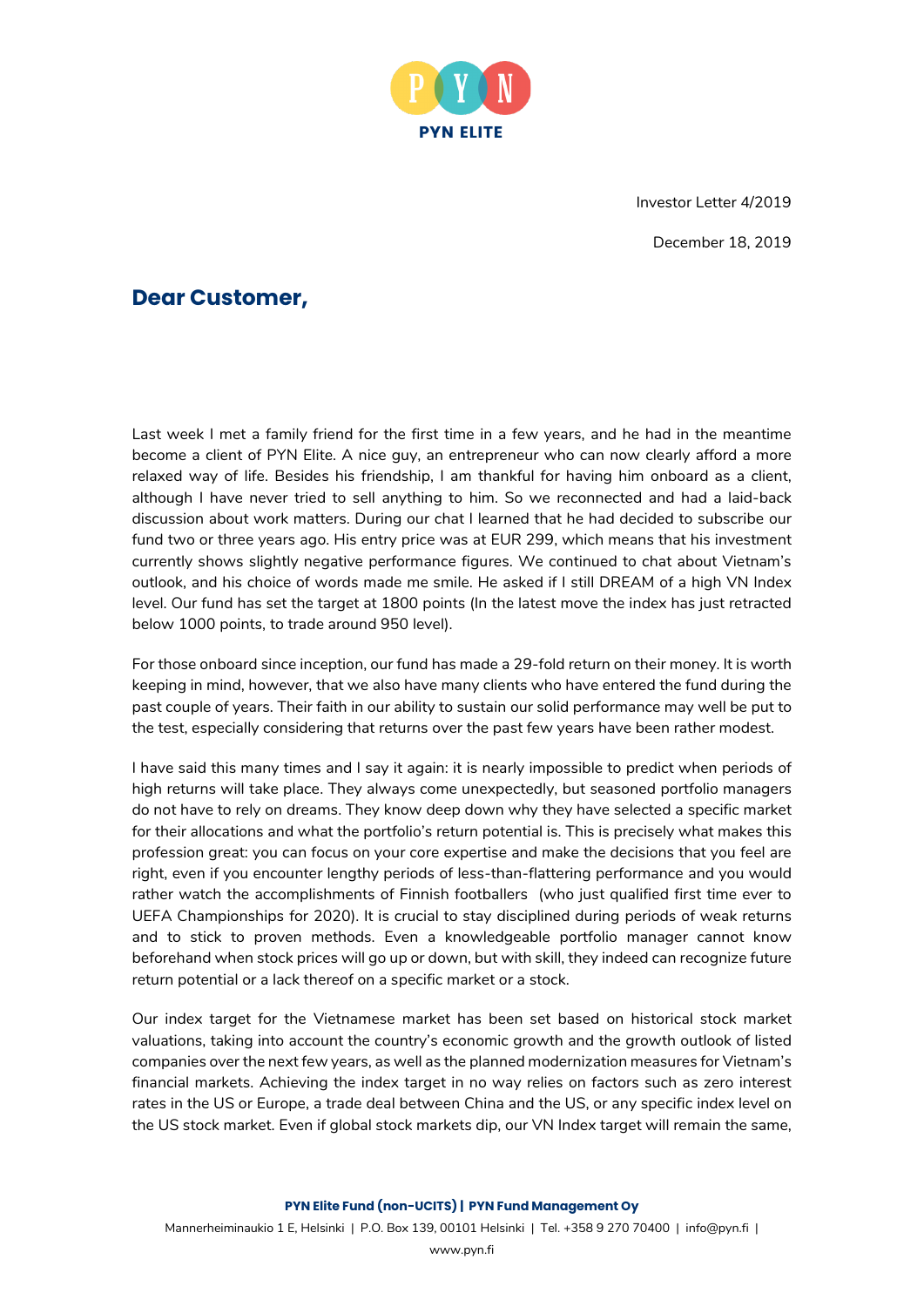although the schedule for achieving it might slow down. We believe that achieving our index target is realistic over the next few years, sooner or later, depending on factors such as the modernization rate of Vietnam's equity market and specific circumstances on stock markets around the globe.



## **PYN Elite's target level for VN Index is 1800 points**

Source: PYN Fund Management, ADB, Bloomberg

We started investing in Vietnam in 2013. While we have already made some gains, PYN Elite is yet to have even a single year of truly substantial performance in Vietnam. Allocations to a specific country involve major decisions. Sometimes there is a substantial relative advantage to pressing the Go button and investing in a specifically chosen stock market. Then there are times when it is much more important to withhold a decision for several years and refrain from making any investments. Not investing is often even more difficult than investing when it comes to rapidly growing economies.

Personally, I was very partial to Vietnam already in 2003 through 2012. I visited the country each year and constantly considered if the time was right to enter the market. From 2003 to 2007, I learned the ropes, and 2008 to 2012 were about refraining from making investments. During all those years, Vietnam rapidly became more and more industrialized, but in the latter years, it was prudent to wait for the Vietnamese real estate and banking sector to bottom out.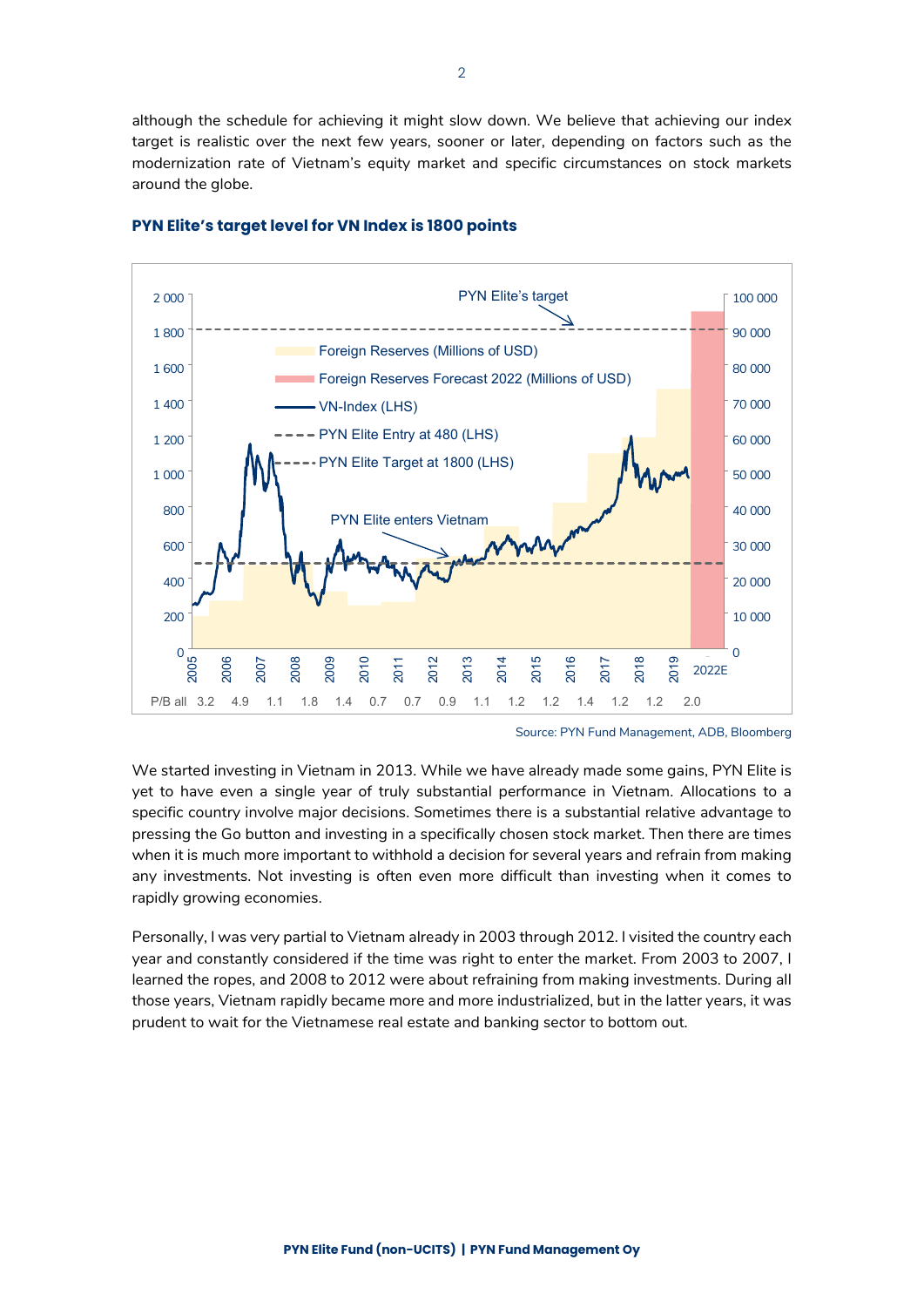The graph below is a good indication of how sensible it was to withhold the allocations, showing the underperformance of key Vietnamese funds compared to PYN Elite in terms of 10-year returns. Those funds had committed their money to Vietnam during the weak years of the country's stock market, while PYN Elite continued to perform well on the Thai stock market.



### **PYN Elite and key Vietnamese funds (10 years)**

For the last two years, PYN Elite's consolidated return has lagged below our long-term performance trend. The main reasons for this have been the poor performance of the Vietnamese stock market over the 18 months since the April 2018 spike and the weak performance of the Vietnamese 'value stocks' vs. the index. It has been a somewhat monotonous period for the Portfolio Manager as well as for our clients, with some well-performing stocks in our portfolio as well as some underperformers.

## 80 € 160 € 320 € 640 €

## **PYN Elite two years below the long-term return trend**



Source: PYN Fund Management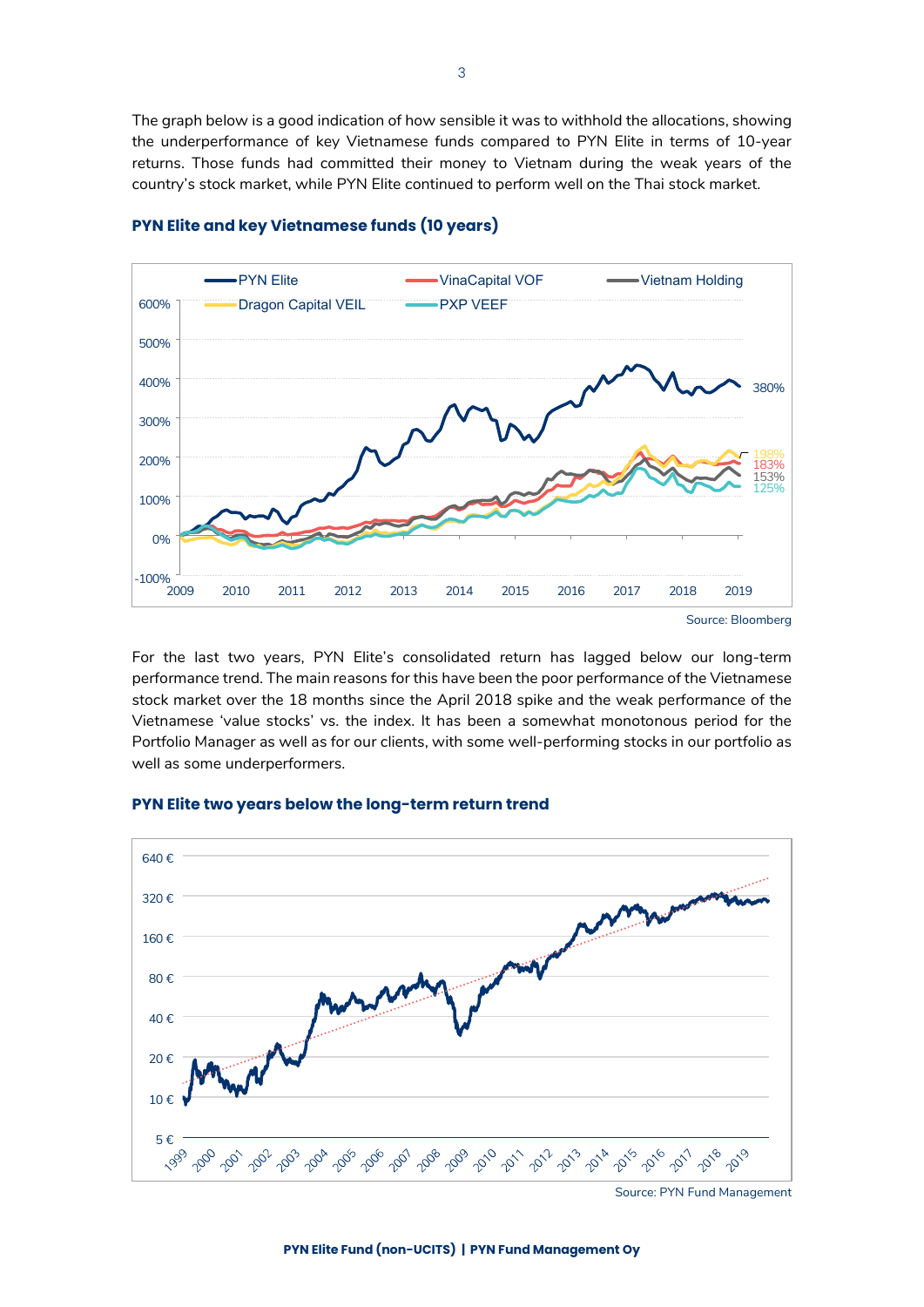Perhaps the most important shifts in our allocations during this period were from cashing in profits from well-performed positions, such as from the construction companies Hoa Binh and Vinaconex, and adding allocations to poorly performing stocks, such as CEO, HDB and CII, as well as to entirely new positions, like VEA.

In order to win back our track above the long-term return trend, we need one period of superb returns.

During the last three years, PYN Elite showed excellent performance compared with the VN Index for the first 10 months (highlighted in grey in the graph below), outperforming the index return by roughly 100%, but for the last two years after that, the index return has outperformed us.

As for our core stocks, MWG was underperforming to the index in late 2017 and this continued until early 2019, as an example. Another position with substantial weight in our portfolio, the construction company Hoa Binh, first performed very well, bringing above-index returns, but then it underperformed. We cashed in the Hoa Binh position with a solid return, albeit far below the earlier record levels. We have been very happy with our stock allocations to banking stocks such as HDB and TPB lately, thanks to their earnings outlook, even though these stocks have not yet generated any substantial returns for us.

From late 2017 through April 2018, the VN Index went up briskly, thanks to investment flows into highly liquid large cap companies. We missed out on that rapid upswing because we have very few of those particular stocks in our portfolio. Those same stocks have also subsequently traded less impressively because of many sell trades.



## **PYN Elite clearly outperformed by the index for two years**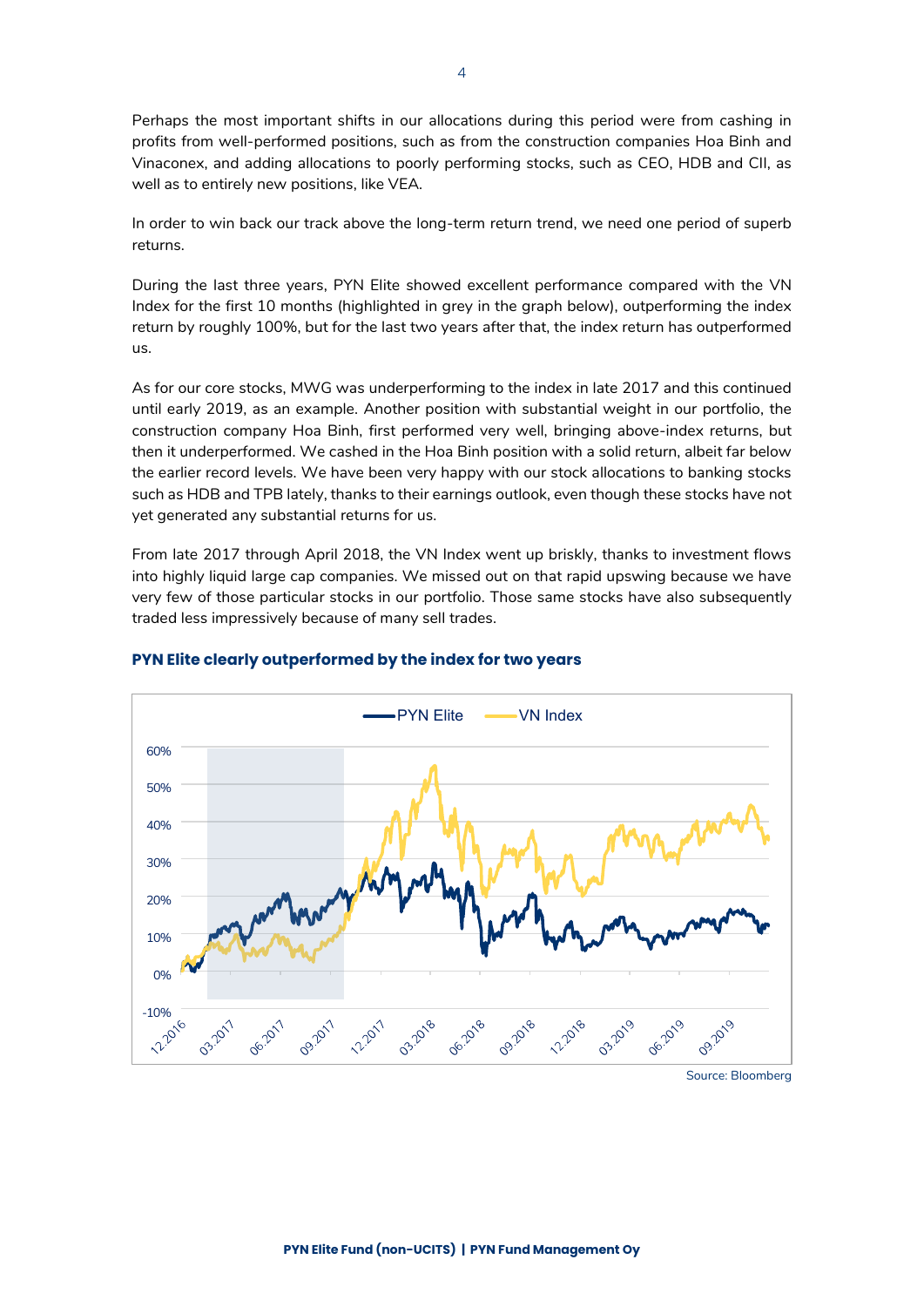The last few years have been difficult for all funds operating on the Vietnamese market with a value investing strategy. These funds have systematically been outperformed by the index, whereas the most-traded Vietnamese stocks have received nearly all the attention instead of value stocks. The highly liquid stocks have caused the index to swing up and down.



**Less-than-impressive performance by value strategy funds investing in Vietnam**

Over the long term, the stocks of small cap and mid cap companies will perform very well compared to large caps, but from time to time there may even be long periods where investment flows only go to large caps and avoid small and mid cap stocks. Due to such investment flows, the Vietnamese market has several large cap companies with valuation levels far above the stagnating mid caps and small caps. The small cap and mid cap companies can show solid earnings and good outlooks, but their stock prices do not reflect that.



### **Popular large cap stocks dominated the index**

Source: Bloomberg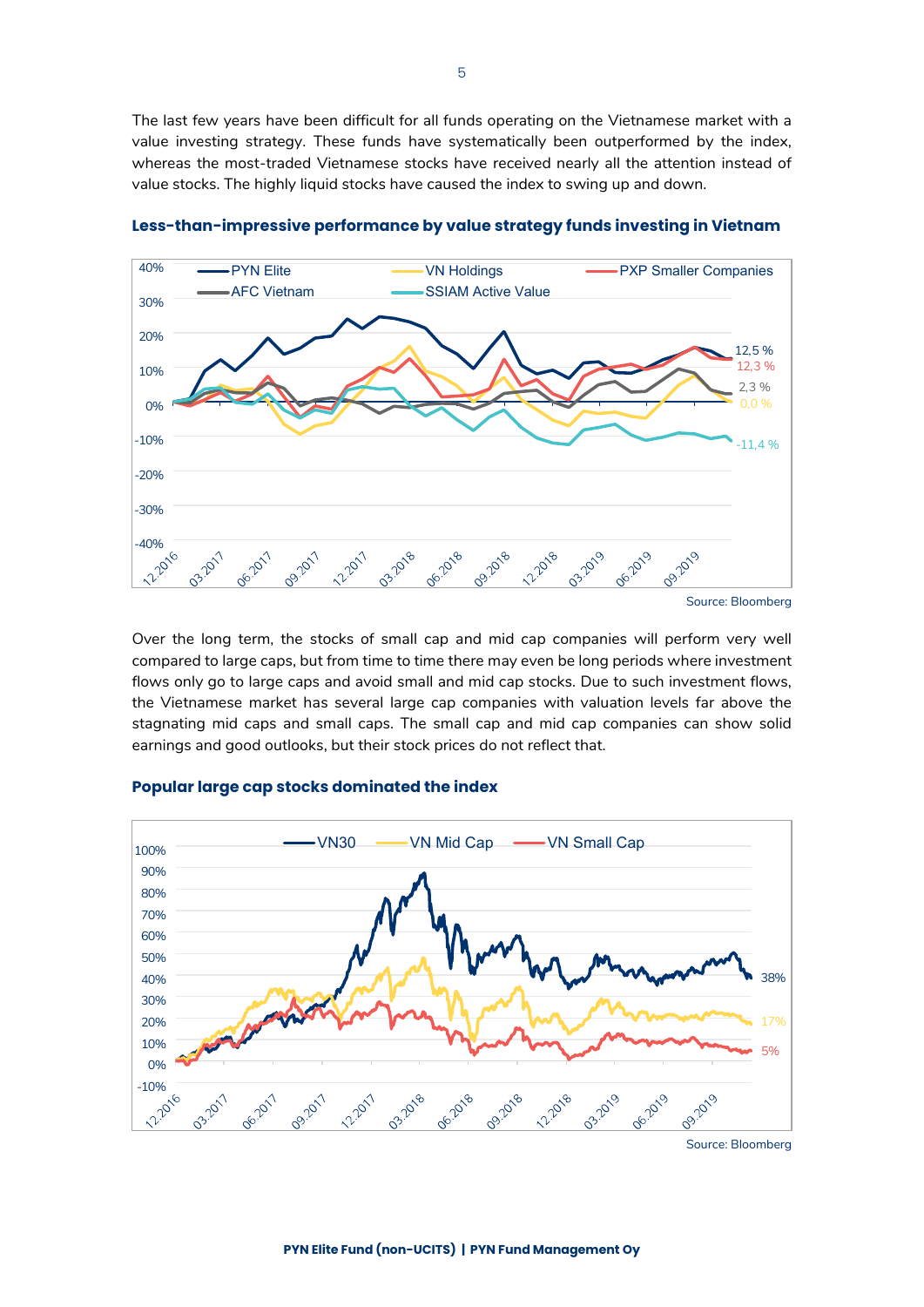This fall, PYN Elite's NAV per unit has no longer lagged below the VN Index; quite the contrary in fact, we outperformed the index by roughly 2% for the last four months.

Over the fall, we again saw signs of waning in the exclusive interest in large cap companies. There is a lot of growth potential in Vietnamese mid cap value companies, and it is possible that major upswings will be seen specifically in these stocks, if only the sentiment turns in their favor.

We have particularly high expectations for the Vietnamese banking sector because mid cap commercial banks are well managed, they enjoy very positive growth and earnings outlooks for the next few years, and their stocks have underperformed for just over 12 months now.



## **PYN Elite outperforming the index since the fall**

Source: Bloomberg

The future looks very bright for Vietnam. We are convinced of the key success factors of our target country and we expect Vietnam to prosper over the next ten years. We will stay disciplined to follow our policy to select allocations that in our view have significant potential future performance.

We wish you all a Happy New Year 2020! It will be an especially interesting year for Finnish football, and hopefully we will also see impressive performance figures on PYN Elite's scoreboard.

## PYN ELITE

Petri Deryng

Portfolio Manager

ATTACHMENT: PYN Elite's top holdings on December 13, 2019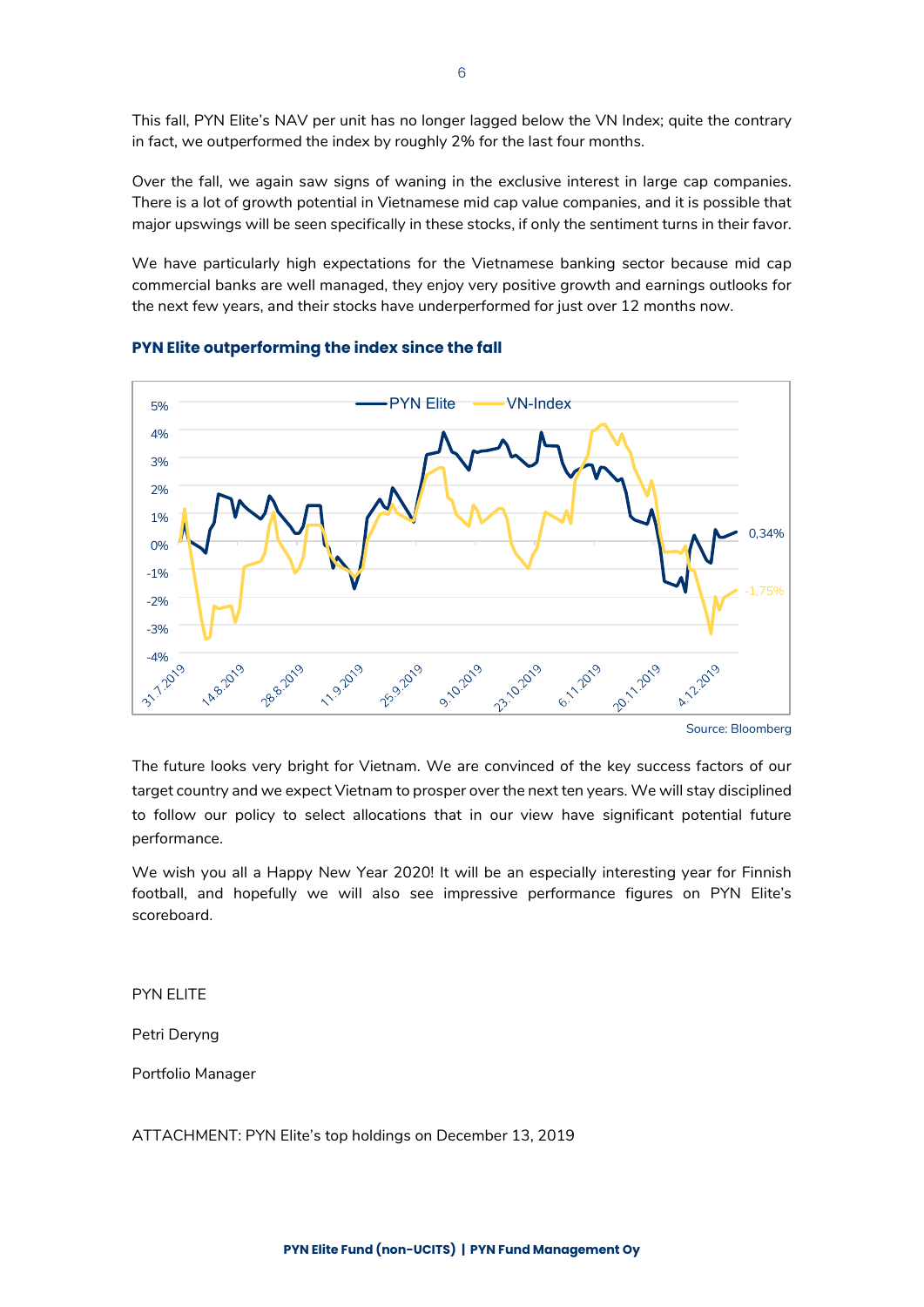

# **Top Holdings**

| <b>Company</b>                                                                        | 2018                              | <b>2019E</b>                           | <b>20EE</b>                             | <b>PYN Elite</b><br><b>upside (E)</b> | <b>Company</b>                                                                    | 2018                                  | 2019E                                 | <b>20EE</b>                            | <b>PYN Elite</b><br>upside (E) |
|---------------------------------------------------------------------------------------|-----------------------------------|----------------------------------------|-----------------------------------------|---------------------------------------|-----------------------------------------------------------------------------------|---------------------------------------|---------------------------------------|----------------------------------------|--------------------------------|
| TPB: TP Bank 9.9% (21 000)<br>Revenue<br>Earnings<br>Market Cap<br>Equity             | 4378<br>1805<br>16969<br>10 622   | 5647<br>3071<br>17 358*<br>11747       | 10 000<br>3800<br>45 000<br>20 000      | 159 %                                 | CEO: CEO Group 3.4% (9 300)<br>Revenue<br>Earnings<br>Market Cap<br>Equity        | 2 2 4 6<br>223<br>1976<br>1891        | 3 2 0 0<br>375<br>2 3 9 3*<br>3 1 4 8 | 8000<br>700<br>8 0 0 0<br>6000         | 234 %                          |
| VEA: VEAM 9.4% (49 600)<br>Revenue<br>Earnings<br>Market Cap<br>Equity                | 7070<br>7010<br>51823<br>24 641   | 5 0 0 0<br>6739<br>65 908*<br>26 23 1  | 11 000<br>10 500<br>120 000<br>40 000   | 82 %                                  | PAN: PAN Group 3.1% (28 350)<br>Revenue<br>Earnings<br>Market Cap<br>Equity       | 7829<br>327<br>5916<br>3690           | 12016<br>389<br>4 9 0 5*<br>4 2 0 0   | 16 000<br>600<br>10 000<br>6000        | 104 %                          |
| HDB: HD Bank 9.4% (27 950)<br>Revenue<br>Earnings<br>Market Cap<br>Equity             | 7646<br>2842<br>29 7 24<br>15 635 | 9731<br>3 4 0 0<br>27 419*<br>19 0 35  | 18 000<br>5800<br>80 000<br>30 000      | 192 %                                 | CTG: Vietinbank 3.0% (20 600)<br>Revenue<br>Earnings<br>Market Cap<br>Equity      | 22 5 18<br>4 0 0 0<br>71862<br>67 159 | 32 500<br>6750<br>76 702*<br>73 900   | 45 000<br>15 000<br>200 000<br>100 000 | 161 %                          |
| MWG: Mobile World 8.1% (113 000)<br>Revenue<br>Earnings<br>Market Cap<br>Equity       | 86 516<br>2879<br>37 445<br>8977  | 106 646<br>3807<br>50 024*<br>11 3 8 8 | 180 000<br>5 5 0 0<br>100 000<br>22 000 | 100 %                                 | NLG: Nam Long 2.9% (27 350)<br>Revenue<br>Earnings<br>Market Cap<br>Equity        | 3 4 8 0<br>713<br>6 1 7 0<br>4 600    | 3 5 6 0<br>857<br>6829*<br>6560       | 8 0 0 0<br>900<br>14 000<br>8 0 0 0    | 105 %                          |
| CII: HCMC Infrastructure 6.3% (22 750)<br>Revenue<br>Earnings<br>Market Cap<br>Equity | 2686<br>95<br>6436<br>4988        | 2846<br>691<br>5638*<br>5485           | 5 0 0 0<br>1000<br>12 000<br>7 0 0 0    | 113 %                                 | <b>VND: VNDirect 2.8% (14 350)</b><br>Revenue<br>Earnings<br>Market Cap<br>Equity | 1538<br>373<br>3 4 2 0<br>2983        | 1721<br>449<br>2 9 9 3*<br>3500       | 3 0 0 0<br>800<br>12 000<br>5 0 0 0    | 301 %                          |
| KDH: Khang Dien 4.3% (27 100)<br>Revenue<br>Earnings<br>Market Cap<br>Equity          | 2917<br>808<br>13 663<br>6867     | 3 4 7 5<br>924<br>14 7 54*<br>7895     | 7 0 0 0<br>1 2 0 0<br>18 000<br>10 000  | 22 %                                  | FCN: Fecon 1.9% (10 250)<br>Revenue<br>Earnings<br>Market Cap<br>Equity           | 2846<br>215<br>1 4 0 6<br>1804        | 3 3 5 8<br>225<br>1 2 2 5*<br>2063    | 7 0 0 0<br>480<br>4 0 0 0<br>3 0 0 0   | 226 %                          |

Top holdings per 13 December 2019. Company figures in bn. VND

20EE: Shows our target market cap, revenue, profits and equity within the next three years

\* MCap on 13 December 2019